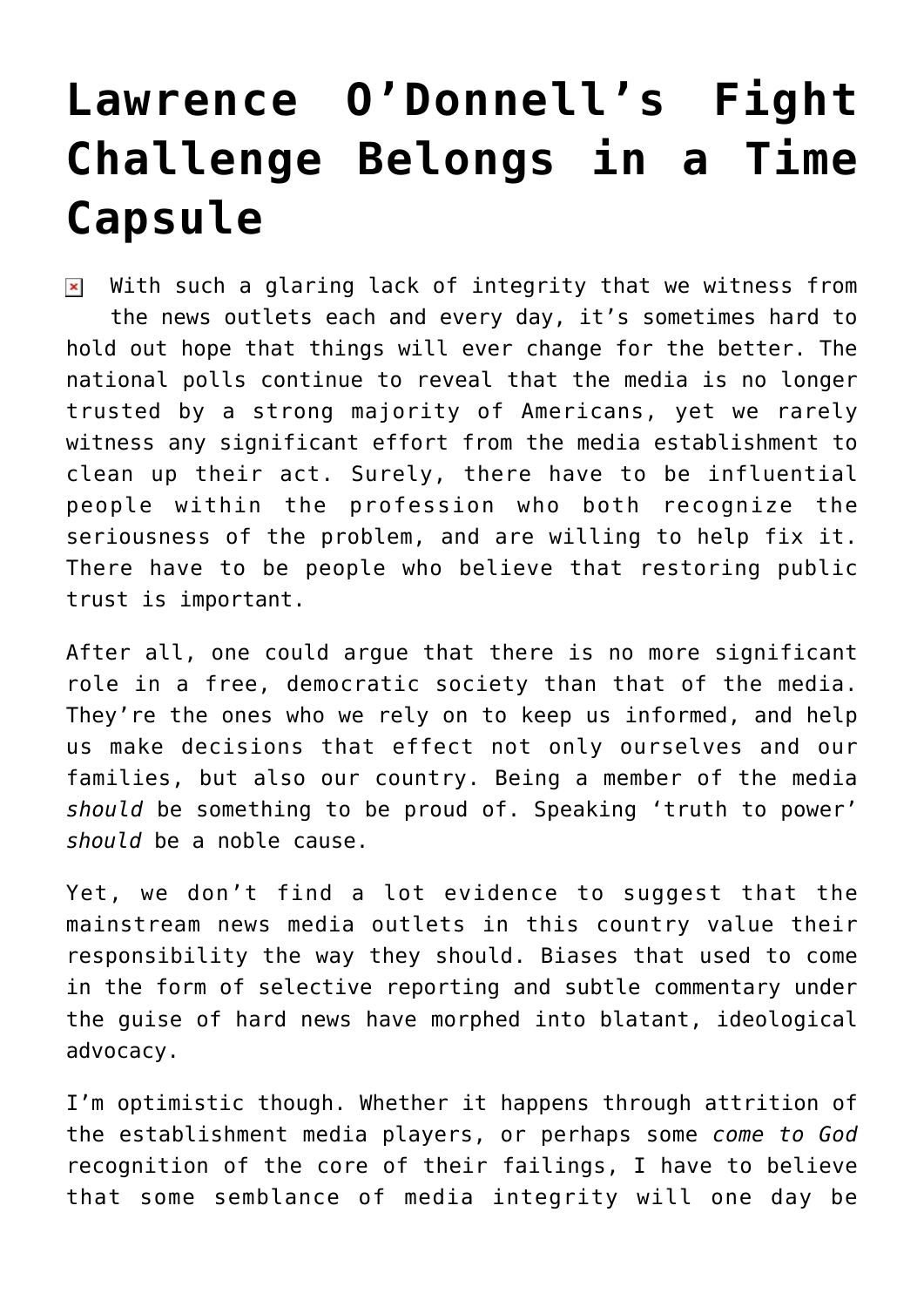restored in this country.

If that time ever comes, perhaps decades from now, I'd love to see the expressions on the faces of young journalism students whose professors open the old media archives to reveal to them just how crazy things got back at the turn of the century. The overt partisanship, the blatant double-standards, the glaring omissions of important news stories… I think they'll one day be looked at as an eerie spectacle, similar to how today's generation views the old, black and white public service films that taught people to *duck and cover* in the event of a nuclear explosion.

One of the videos I'd love for those students to watch is Lawrence O'Donnell's recent [fight challenge](http://www.youtube.com/watch?v=b46UzeMX95s) toward Tagg Romney, son of Republican presidential candidate, Mitt Romney. I think it sums up the media's era of insanity quite well. We've become used to stinging criticism and the occasional unhinged rant on cable news, but I can't remember ever seeing a member of the news media so obsessed with defending a politician that they actually wanted to throw down fisticuffs with someone who spoke negatively of them.

The debacle was nothing short of bizarre, with O'Donnell verbally taunting Tagg while putting forth his best effort to promote a childish *tough-guy* persona, complete with silly hand gestures. I must admit that I laughed at its absurdity, but there's nothing funny about a grown man, billed as a media professional, behaving this way.

The kicker was the reason for O'Donnell's apparent outrage. He took exception to tongue-in-cheek comments Tagg Romney made on a local radio station when asked how he feels when he hears President Obama essentially call his father a liar.

"You know… Jump out of your seat and you want to rush down to the debate stage and take a swing at him," he replied with a laugh. "But you know you can't do that because, well, first